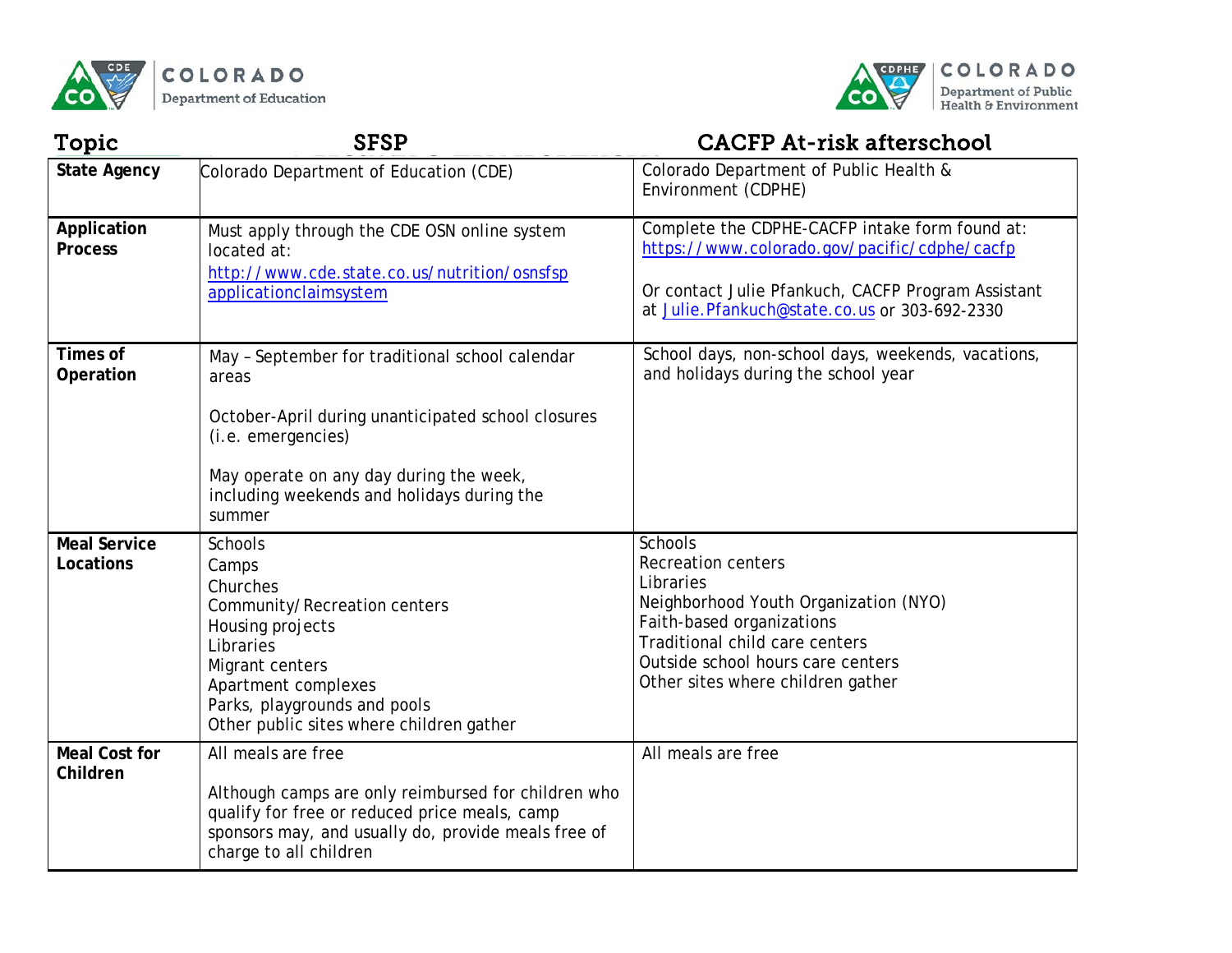| Establishing            | Open sites: In the attendance area of a school or in                                                                                                                                                                                                                                                                                                                                                                                                                  | Programs may qualify as area-eligible if:                                                                                                                                                                                                                                                                                                                                                                                                                                                              |
|-------------------------|-----------------------------------------------------------------------------------------------------------------------------------------------------------------------------------------------------------------------------------------------------------------------------------------------------------------------------------------------------------------------------------------------------------------------------------------------------------------------|--------------------------------------------------------------------------------------------------------------------------------------------------------------------------------------------------------------------------------------------------------------------------------------------------------------------------------------------------------------------------------------------------------------------------------------------------------------------------------------------------------|
| <b>Site Eligibility</b> | a geographic area defined by census data where 50<br>percent or more of the children qualify for free or<br>reduced price school meals and open to community<br>Enrolled sites: 50 percent or more of enrolled<br>children are eligible for free or reduced price meals<br>determined by an approved application or operate in<br>an eligible area<br>Migrant sites: Certification by a migrant organization<br>that the sites serve children of migrant farm workers | Sites that are located in school attendance areas<br>where 50 percent or more of the enrolled children<br>are approved for free or reduced price meals may<br>serve snacks and meals free of charge to all children<br>and claim them at the free rate of reimbursement.<br>These sites are area-eligible based on the individual<br>site's October 1 pupil count data, or they may<br>qualify based on the October 1 pupil count of<br>another site in the attendance area of the site in<br>question |
|                         | Camps: Offer a regularly scheduled food service as<br>part of an organized program for enrolled children                                                                                                                                                                                                                                                                                                                                                              | Programs must provide educational or enrichment<br>activities in an organized, structured, and supervised<br>environment                                                                                                                                                                                                                                                                                                                                                                               |
| <b>Types of Meals</b>   | <b>Breakfast</b><br>Lunch<br>Snack (AM or PM)<br>Supper<br>Lunch & supper cannot be reimbursed for the same<br>day by the same site, except for camp and migrant<br>sites                                                                                                                                                                                                                                                                                             | School days:<br>Pm snack<br>$\bullet$<br>Supper<br>$\bullet$<br>Non-school days:<br>Sites may claim 1 meal and 1 snack at the<br>free reimbursement rate                                                                                                                                                                                                                                                                                                                                               |
| of Meals                | Maximum Number 2 meals for most sites<br>3 meals for migrant sites and camps                                                                                                                                                                                                                                                                                                                                                                                          | meal and 1 snack                                                                                                                                                                                                                                                                                                                                                                                                                                                                                       |
| Commodities             | 1.5 cents per meal for sponsors of sites that<br>prepare meals on-site<br>May also receive bonus commodities, as available, in<br>accordance with statute                                                                                                                                                                                                                                                                                                             | May use USDA commodities in afterschool snack and<br>supper service                                                                                                                                                                                                                                                                                                                                                                                                                                    |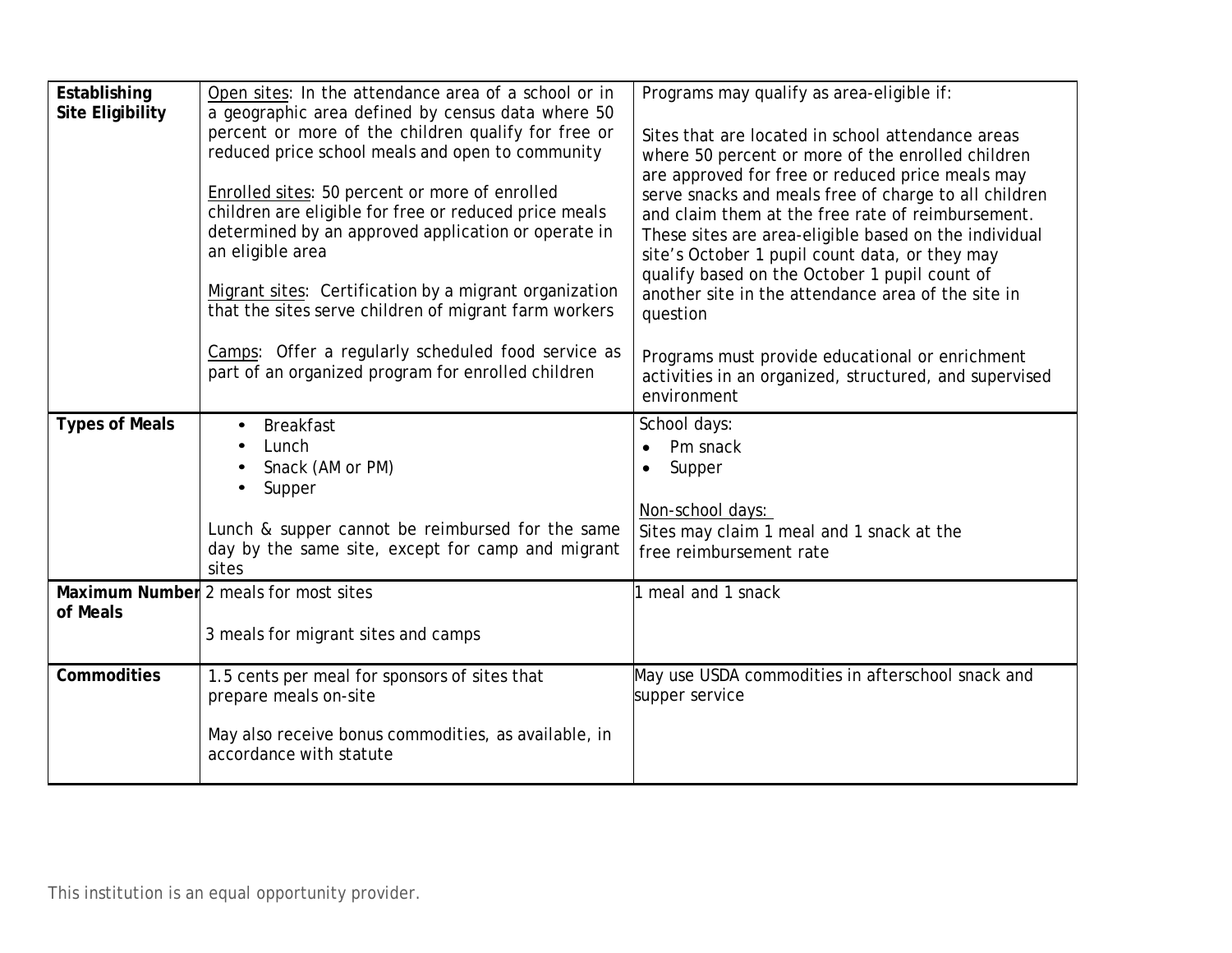| Reimbursement<br>Rates                       | Established annually by the U.S. Department of<br>Agriculture. Current reimbursement rates can be found<br>at:<br><u> http://www.cde.state.co.us/nutrition/osnsfsp2014re</u> im found at:<br>bursementrates | Established annually by the U.S. Department of<br>Agriculture. Current reimbursement rates can be<br>https://www.colorado.gov/pacific/cdphe/cacfp |
|----------------------------------------------|-------------------------------------------------------------------------------------------------------------------------------------------------------------------------------------------------------------|---------------------------------------------------------------------------------------------------------------------------------------------------|
| Reimbursement<br>Method                      | SFSP sponsors receive the maximum reimbursement<br>(meals times rates) without regard to their actual or<br>budgeted costs                                                                                  | Institutions receive the maximum reimbursement<br>(meals times rates) without regard to their actual or<br>budgeted costs                         |
|                                              | Sponsors may use reimbursement monies to pay for<br>any allowable program cost                                                                                                                              | Sponsors may use reimbursement monies to pay for<br>any allowable program cost                                                                    |
| Monitoring<br>Required of<br><b>Sponsors</b> | Pre-operational visits before a new or problem site<br>operates the summer program                                                                                                                          | Sponsors of Centers must complete three<br>monitoring visits during the program year                                                              |
|                                              | Site visits the first week of operation (waived for<br>sites that operated successfully the previous<br>summer)                                                                                             | Sites that operate for 9 months or less must<br>complete their first site visit within the first<br>4 weeks of program start up                   |
|                                              | Site review during the first 4 weeks of<br>operation, followed by additional monitoring as<br>needed                                                                                                        | Sponsors must use CDPHE's site monitoring<br>Form, available at<br>https://www.colorado.gov/pacific/sites/default/files                           |
|                                              | Monitoring requirements are streamlined for<br>sponsors participating in the NSLP/SBP and/or<br><b>CACFP At-risk</b>                                                                                        | /PF_CACFP_SOC-At-Risk-Site-Visit-Form.pdf<br>Sponsors can submit their own form<br>to CDPHE for approval                                          |
|                                              |                                                                                                                                                                                                             | Monitoring requirements are streamlined for<br>sponsors participating in the NSLP/SBP<br>and/or CACFP at-risk                                     |
| Monitoring<br><b>Required of State</b>       | Review every 3 years. Review more frequently<br>based on program size and prior problems identified<br>by the State agency                                                                                  | Independent institutions: review every 3 years                                                                                                    |
|                                              |                                                                                                                                                                                                             | Sponsors of Centers with less than 10 sites: review<br>every 3 years                                                                              |
|                                              |                                                                                                                                                                                                             | Sponsors of Centers with more than 10 sites: review<br>every 2 years                                                                              |

This institution is an equal opportunity provider.